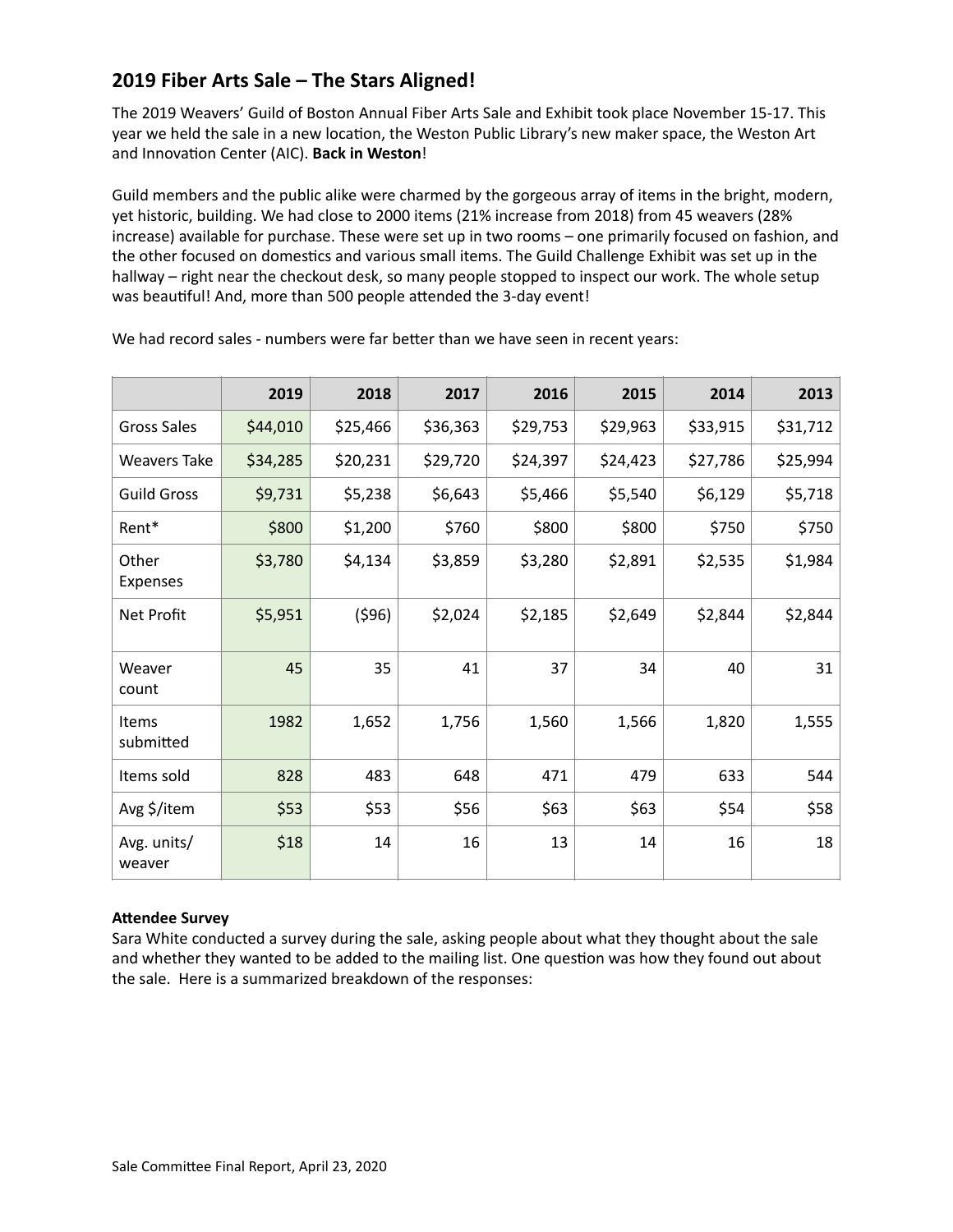

#### $*$  Weston Promotion includes:

- Weston library mailings
- **Signs**
- Weston Facebook page and calendar
- Weston Town Crier

#### **Plans for Next Year:**

The Weston Library / AIC was happy to have us as a tenant this year and would like us to return next year. They've penciled us in for the weekend of their library book sale, November 12-15, 2020. This would give us a setup like this year  $-$  the day after the November guild meeting.

However, with the Covid-19 pandemic, 2020 is not an ordinary year. In April 2020 we were under a stayat-home order with most buildings and businesses closed. The plans for the 2020 sale will depend on when the state returns to normal and will allow congregations of people.

Changes planned for the next sale:

- The Guild Challenge will not be exhibited because the items will be reserved for the 100<sup>th</sup> Anniversary exhibit at the Charles River Museum of Industry. We may, instead, prepare an alternate "About the Guild" exhibit.
- Longer shift hours  $-$  4.5-hour shifts would mean we only need 2 shifts/day.
- Creating a bag insert item that includes both WGB and Weston AIC information